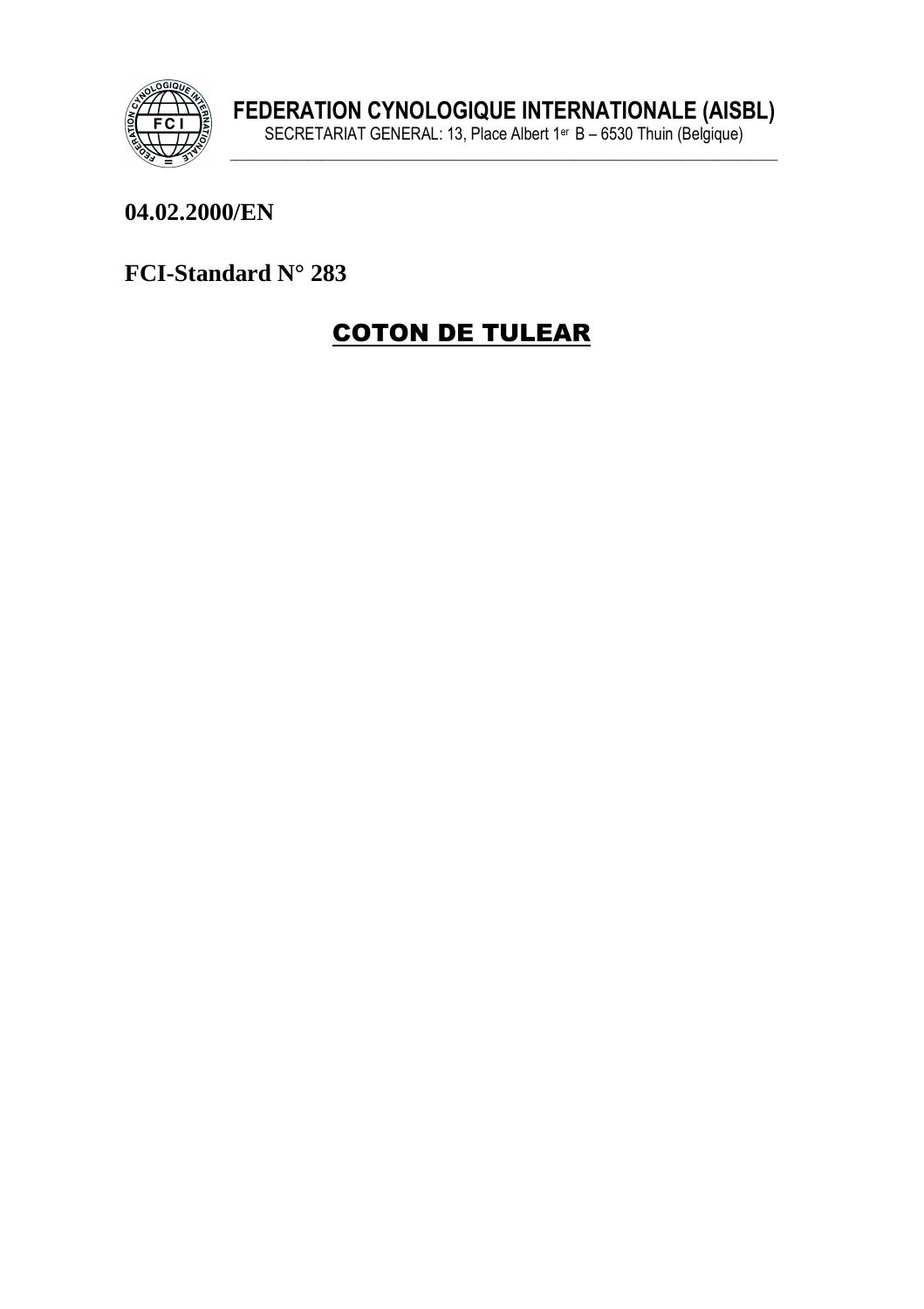**TRANSLATION** : Mrs. Pamela Jeans-Brown, Mrs.Renée Sporre-Willes, Mr. Raymond Triquet.

**ORIGIN** : Madagascar.

**PATRONAGE** : France.

#### **DATE OF PUBLICATION OF THE OFFICIAL VALID STANDARD** : 25.11.1999.

**UTILIZATION** : Companion dog.

**FCI-CLASSIFICATION** : Group 9 Companion and Toy Dogs. Section 1.2 Coton de Tuléar. Without working trial.

**BRIEF HISTORICAL SUMMARY** : Introduced to France long before its official recognition in 1970, this newcomer from Madagascar quickly acquired a prominent position amongst the companion dogs of this country; today it is widespread all over the world.

**GENERAL APPEARANCE** : Small, long-haired, companion dog with a white cotton textured coat, with round, dark eyes and a lively, intelligent expression.

## **IMPORTANT PROPORTIONS** :

- The height at the withers in relationship to the length of the body is 2 to 3.
- The length of the head in relationship to that of the body is 2 to 5.
- The length of the skull in relationship to that of the muzzle is 9 to 5.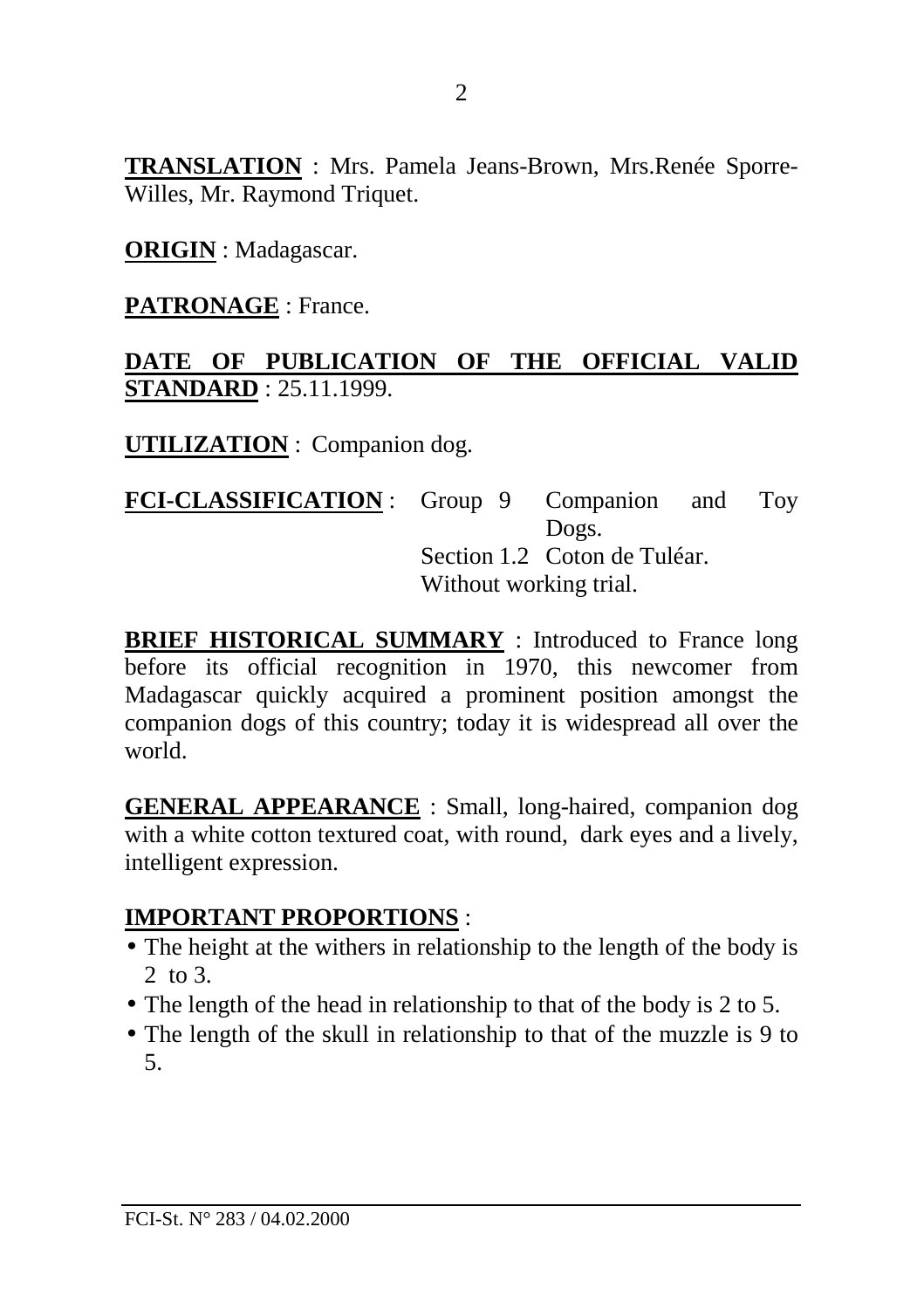**BEHAVIOUR / TEMPERAMENT** : Of a happy temperament, stable, very sociable with humans and with other dogs; it adapts perfectly to all ways of life. The temperament of the Coton de Tuléar is one of the main characteristics of the breed.

**HEAD** : Short, seen from above triangular.

#### CRANIAL REGION :

Skull : Seen from the front slightly rounded; rather wide in relation to its length. Superciliary arches only slightly developed. Slight frontal groove. Occipital protuberance and crest only slightly accentuated. Well developed zygomatic arches.

Stop : Slight.

#### FACIAL REGION :

Nose : In the extension of the nasal bridge; black; brown is tolerated; nostrils wide open.

Muzzle : Straight.

Lips : Fine, tight, of the same colour as the nose.

Jaws/Teeth : Teeth well aligned. Scissor bite, pincer bite or inverted bite without losing contact. The absence of **the** PM1 is not penalised; the M3s are not taken into consideration.

Cheeks : Lean.

Eyes : Rather rounded, dark, lively, wide apart; the rims of the eyelids are well pigmented with black or brown according to the colour of the nose.

Ears : Pendulous, triangular, high set on the skull, fine at the tips; carried close to the cheeks, reaching the corners of the lips. Covered with white hairs or with some traces of light grey (mixture of white and black hairs giving a light grey appearance) or red-roan (mixture of white and fawn hairs giving a red-roan appearance - lemon).

**NECK** : Well muscled, slightly arched. Neck well set into shoulders. Proportion of neck to body  $= 1/5$ . Clean neck with no dewlap.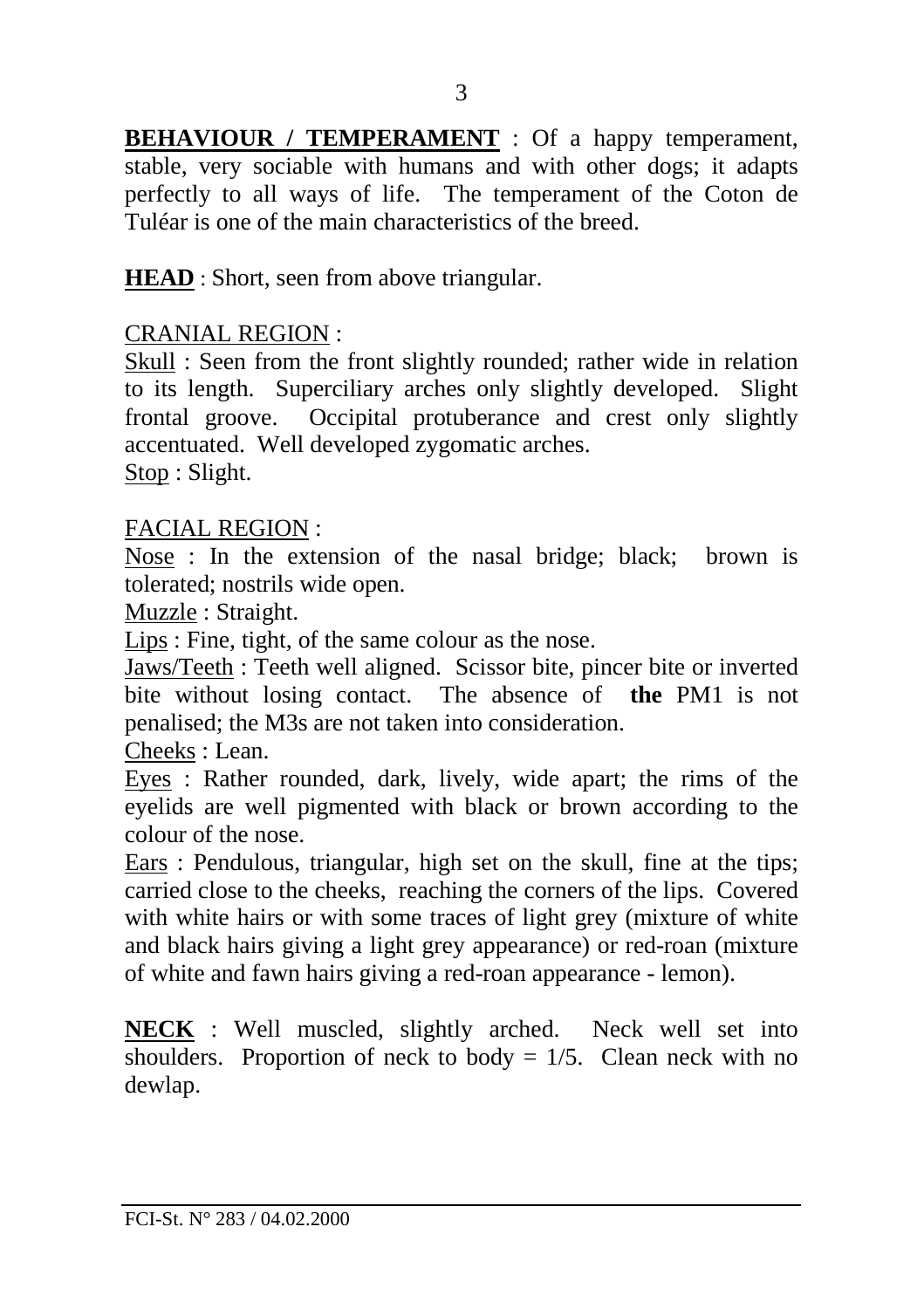**BODY** : Topline very slightly convex. Dog longer than high.

Withers : Only slightly pronounced.

Back and loin : Strong back, topline very slightly arched. Loin well muscled.

Croup : Oblique, short and muscled.

Chest : Well developed, well let down to elbow level, long. Ribs well sprung.

Belly : Tucked up but not excessively.

**TAIL** : Low set, in the axis of the spinal column.

- At rest : carried below the hock, the tip being raised.
- On the move: Carried « gaily » curved over the back, with the point towards the nape, the withers, the back or the loin. In dogs with abundant coat, the tip may rest on the dorsal-lumbar region.

# **LIMBS**

FOREQUARTERS :

General appearance : The frontlegs are upright.

Shoulder and upper arm : Oblique shoulder, muscled. Scapulohumeral angle about 120°. The length of the upper arm corresponds approximatively to that of the shoulder blade.

Lower arm : Lower arms vertical and parallel, well muscled, with good bone. The length of the lower arm corresponds approximatively to that of the upper arm.

Carpus (Pastern joint) : A continuation of the line of the lower arm.

Metacarpals (Pastern) : Strong, seen in profile sloping very slightly.

Forefeet : Small, round, toes tight, arched; pads pigmented.

## HINDQUARTERS :

General appearance : The hindlegs are upright. Though dewclaws are not sought after, their presence is not penalised.

Upper thigh : Strongly muscled; coxo-femoral angle about 80°.

Lower thigh : Oblique, forming with the femur an angle of about 120°.

Hock joint : Dry, well defined, angle of the hock about 160°.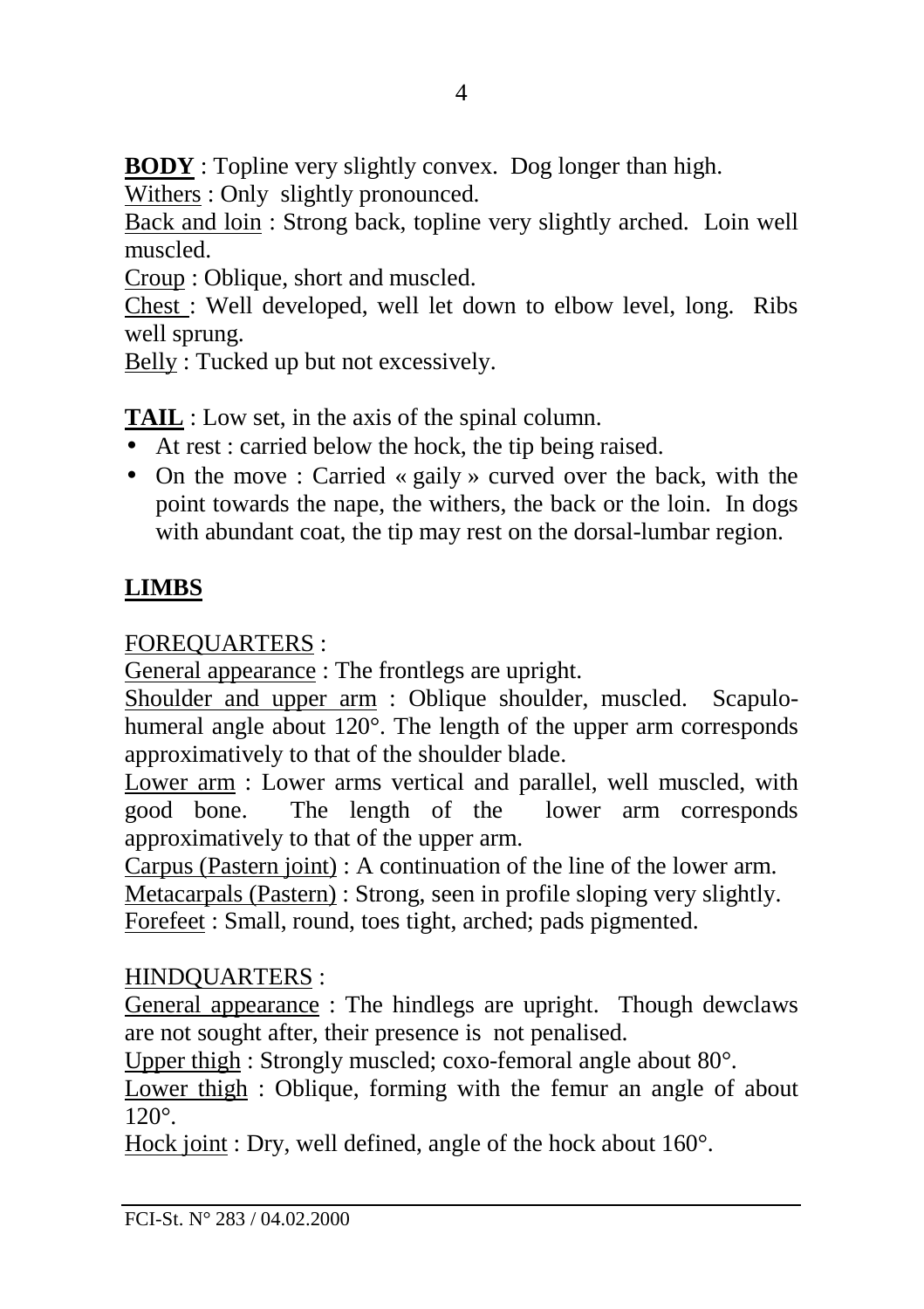Metatarsals (Rear pasterns): Vertical. Hind feet : Similar to forefeet.

**GAIT / MOVEMENT** : Free and flowing, without covering a lot of ground; topline retained on the move. No sign of uneven movement.

**SKIN** : Fine, stretched tight over all the body; although of pink colour, it can be pigmented.

## **COAT**

HAIR : This is one of the main characteristics of the breed from which its very name derives. Very soft and supple, with the texture of cotton, never hard or rough, the coat is dense, profuse and can be very slightly wavy.

COLOUR : Ground colour : White. A few slight shadings of light grey colour (mixture of white and black hairs) or of red-roan (mixture of white and fawn hairs), are permitted on the ears. On the other parts of the body, such shadings can be tolerated, if they do not alter the general appearance of white coat. They are however not sought after.

## **SIZE AND WEIGHT** :

| Height at withers : |                                   |
|---------------------|-----------------------------------|
| Males:              | 26-28 cm, tolerance of 2 cm above |
|                     | and 1 cm below.                   |
| Females :           | 23-25 cm, tolerance of 2 cm above |
|                     | and 1 cm below.                   |
| Weight:             |                                   |
| Males:              | From 4 kg to a maximum of 6 kg.   |
| Females:            | From 3,5 kg to a maximum of 5 kg. |

**FAULTS** : Any departure from the foregoing points should be considered a fault and the seriousness with which the fault should be regarded should be in exact proportion to its degree and its effect upon the health and welfare of the dog.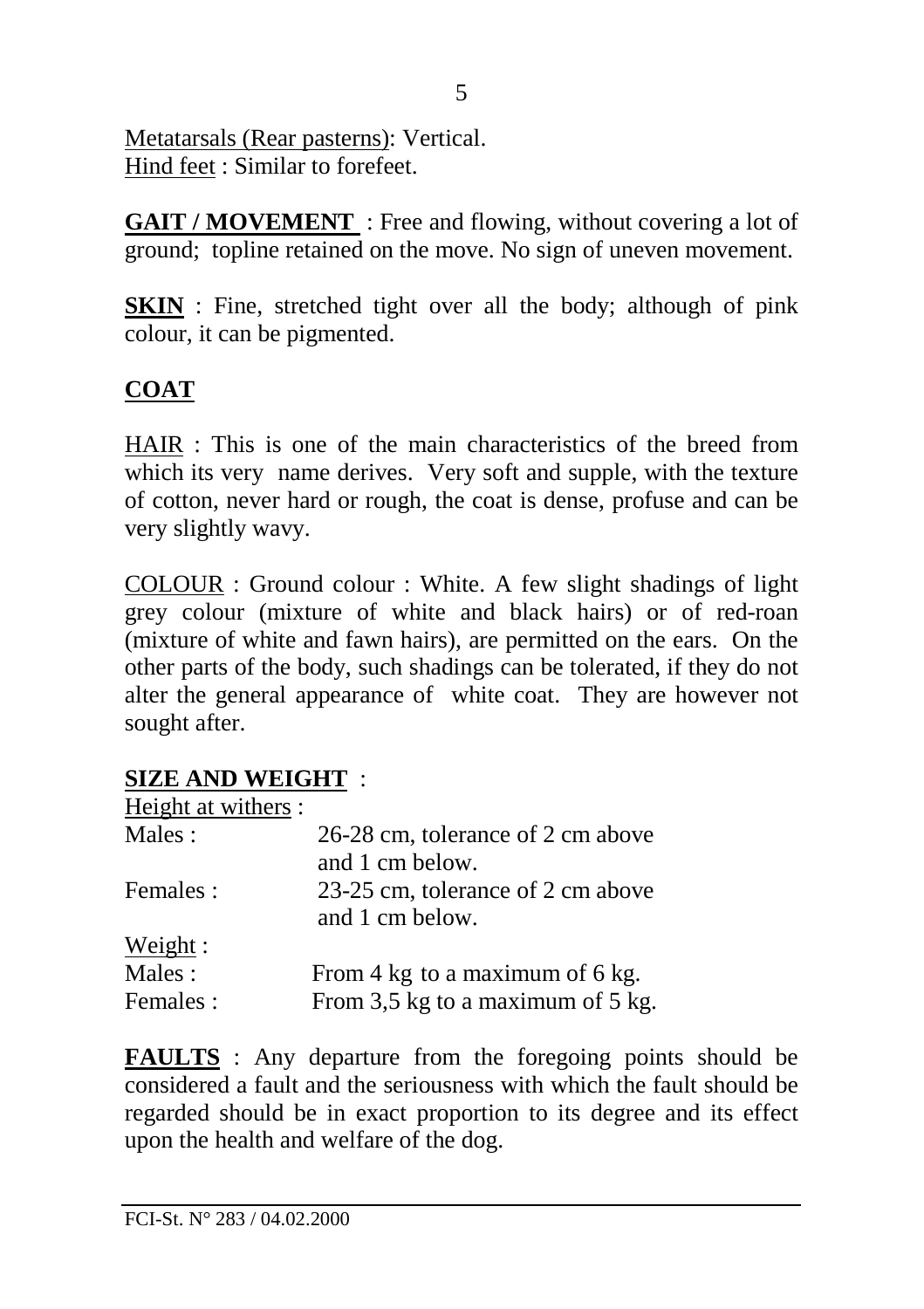## **SERIOUS FAULTS** :

- Skull : Flat or too domed, narrow.
- Muzzle : Disproportion between skull and muzzle.
- Eyes : Light, too almond shaped; entropion, ectropion, prominent eyes.
- Ears : Too short, with insufficient length of hair; ears folding backwards (rose ear).
- Neck : Too short, too stuffy in shoulder, too slender.
- Topline : Too arched, sway backed.
- Croup : Horizontal, narrow.
- Shoulder : Straight.
- Limbs : Turned inwards or outwards; out at elbows; hocks wide set or too close; straight angulations.
- Hair : Too short, too wavy, curly.
- Pigmentation : Partially lacking or too light pigmentation of eyelids or lips; discoloured nose, with unpigmented areas.

# **DISQUALIFYING FAULTS** :

- Aggresive or overly shy.
- Any dog clearly showing physical or behavioural abnormalities shall be disqualified.

General type :

- Lack of type (insufficient breed characteristics which means that the animal on the whole does not sufficiently resemble other examples of the breed).
- Size and weight outside the requirements and tolerance of the standard.

Particular points :

- Foreface : Bridge of nose convex.
- Eyes : Bulging, with signs of dwarfism; too light; wall eyes.
- Ears : Pricked or semi-pricked.
- Tail: Not reaching to hock; high set, completely curled (forming a tight ring); carried flat on the back or against the thighs; carried candle like; tailless.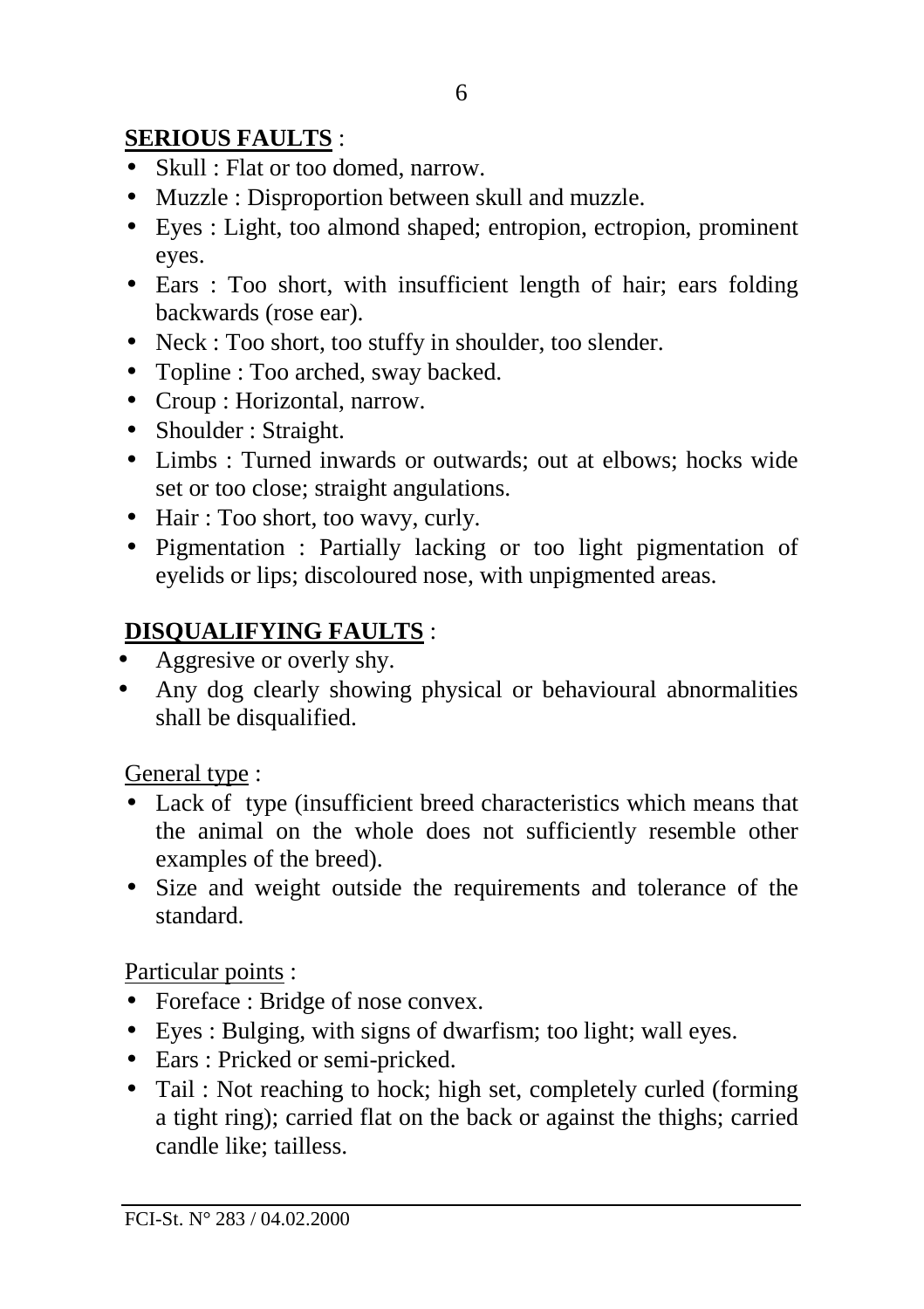- Hair: Atypical, rightly curled, woolly, silky.
- Colour : Heavily marked; any marking of a definite black.
- Pigmentation : Total lack of pigment on eyerims, nose or lips.

Anomalies :

- Overshot or undershot mouth with lack of contact between the incisors; vertical gaping of the incisors.
- Absence of teeth other than **the** PM1 or the M3s.
- Aggressive or extremely shy specimen.

# **N.B.:**

- Male animals should have two apparently normal testicles fully descended into the scrotum.
- Only functionally and clinically healthy dogs, with breed typical conformation should be used for breeding.